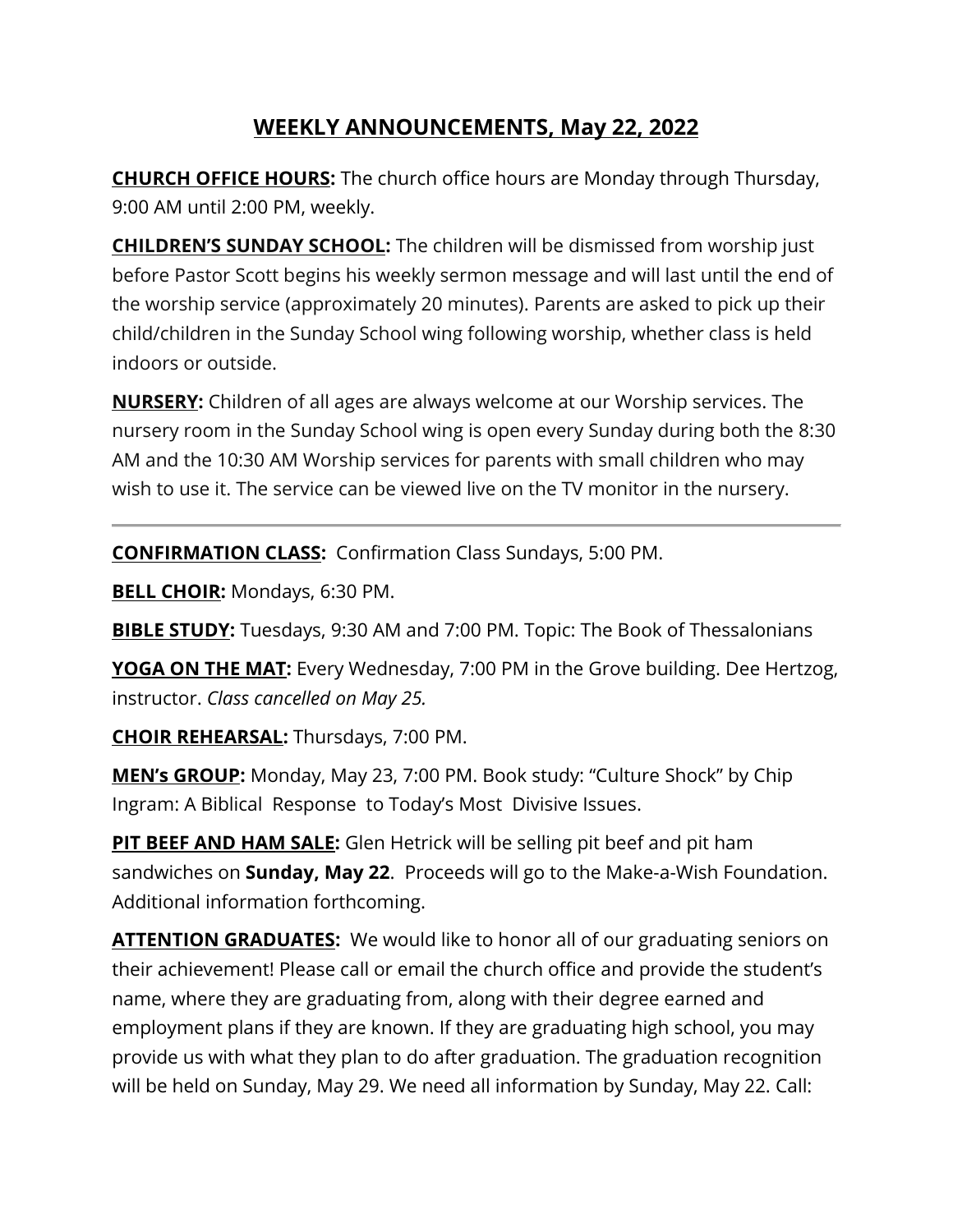717-637-2299 or email: [stdavidsucc@embarqmail.com](mailto:stdavidsucc@embarqmail.com) Please send a photo to media@stdavidsucc.com

**BEREAVEMENT DESSERT DONATIONS NEEDED:** The Care Committee has posted a sign-up sheet on the bulletin board asking for donations of desserts such as cakes, cookies, brownies, cupcakes for bereavement meals. Please sign up if you can assist.

**COMMUNITY DAY:** The Evangelism committee has planned a Spring Community Day to help seniors/others with disabilities with light yard work―weeding, first mowing of the season, planting, raking, etc. Volunteers should arrive at the church by 9:00 AM on Saturday, May 28. Please see Tyler Little, Tammy Kitzmiller or Aleshia Hawkins with any questions.

**STRENGTHEN THE CHURCH OFFERING: Offering Date: JUNE 5.** This offering helps to keep the United Church of Christ vital and growing by supporting our local Penn Central conference and the UCC church nationally. We celebrate Pentecost to remember the birthday of the church, remembering when the message caught fire and spread around the world. Please join in planting the seeds needed to grow and sustain our denomination and welcome new folks into the community of the United Church of Christ.

**FIRESIDE FRIENDS**: **AFTERNOON TEA AT FORNEY HOUSE:** Join the Fireside Friends for a tea at the Forney House Tea Room and Gift Shop, 252 Frederick, Hanover on Sunday June 12. The tea will begin at 1:30 PM. You must sign-up on the bulletin board by June 5. Price is \$30.50 plus tax and gratuity. Includes one bottomless tea, soup, salad, three kinds of sandwiches and three different desserts and scones. Dietary restrictions? Please call Pam Hartman at 717-637-2299. Our Soaps, Bath Bombs, & Sachets sales totaled \$201. We want to thank everyone for supporting our fundraiser!

**SUMMER LUNCH PROGRAM:** With all of the limited amount of food items out there, we really need everyone's help with purchasing donations when they see them on the shelves. You can bring your donations to your church. In addition, Sue and Shelley will be at St. David's Lutheran church on May 3, 10, 24, and 31 from 5:00 PM to 6:00 PM to accept any donations. Please drive to the covered entrance so we can collect your items. *The program will begin June 7*. Thank you for your generosity!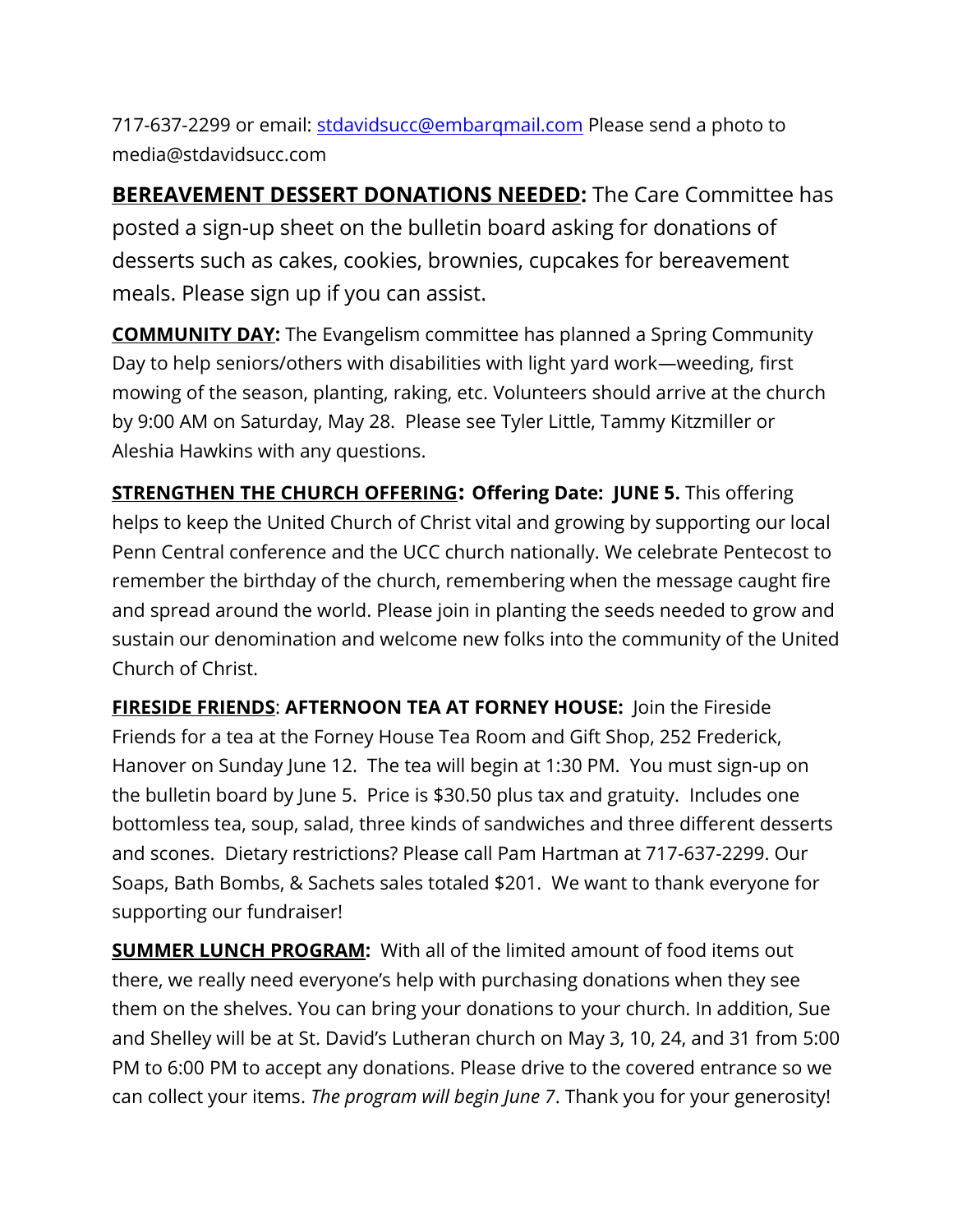*If you live in the Southwestern School District and your family could benefit from the Summer Lunch Program, we encourage you to apply for assistance in the Summer Lunch Program. There are application forms on the table just inside the Sanctuary.* 

#### **SUMMER LUNCH ITEMS NEEDED**

100% Fruit Juice Boxes 7.3 Oz. Box of Mac & Cheese

**Plastic/Glass Items Cold Items** 14 Oz. Jar of Pizza Sauce 18 Oz. Jar of Peanut Butter 64 Oz. Bottle of 100% Apple Juice

**Cold Items** 8 Package of Hot Dogs 8 Oz. Bag of Shredded Mozzarella Cheese

**HOFFMAN HOMES FOR YOUTH MEMBERSHIP DRIVE: MONTH OF JUNE.** Hoffman Homes is a residential treatment center for troubled youth, located near Littlestown, PA. Children are assisted in working through issues in their lives through therapies. They learn to develop relationships with others, how to perform well in school and enable them to set new goals for their futures. This is a place of hope for these children. Please see Barb Fuhrman or Linda Huggens to give your \$3.00 membership fee. You will receive a newsletter with updates and stories of the childrens' progress and recoveries.

**HOFFMAN HOMES BAKE SALE JUNE 19:** We know there are many excellent cooks and bakers right in our very midst and we are in need of your delicious baked items. We are looking forward to your awesome brownies, cookies, cakes, pies, and muffins. But you can be creative by making homemade breads, Chex Mix or perhaps dipped pretzel rods, or another of your favorite snacks. Please use the sign-up sheet on the bulletin board so we can anticipate the items being donated and we will need a list of the ingredients included in your donations as well. For smaller items such as cookies, please package in bags of \$1.00 value. Larger items such as pies or cakes will be priced accordingly. We can't wait to see the display of your creative goodies!

#### **Canned Items**

15 Oz. Baked Beans 12–18 Oz. Box of Rice 14.75 Oz. Canned Pasta 10.75 Oz. Chicken Noodle OR Beef Vegetable Soup

#### **Boxed Items**

12–18 Oz. Rice Krispie, Cheerios, or Honey Nut Cheerios Boxes of Granola Bars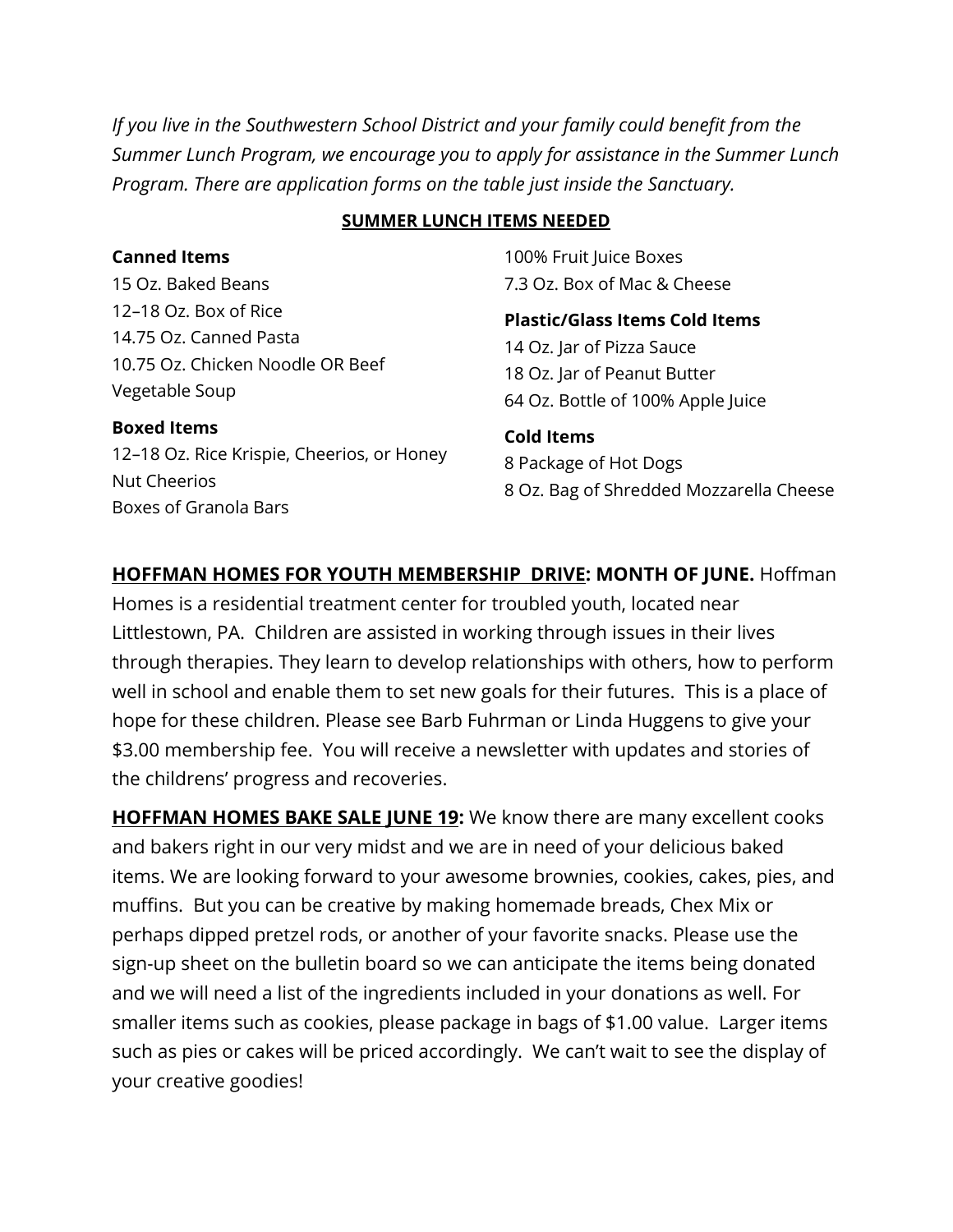**VACATION BIBLE SCHOOL:** Will be held at St. Bartholomew's Church (1204 Grand Valley Road) from Sunday, June 26 through Thursday, June 30 from 6:30 to 8:00 PM. Applications will be in the May newsletter and are also on the table inside the church. See Dee Hertzog with any questions.

**SUMMER CAMPS FOR YOUTH:** The Lutheran Camping Corporation of Central PA, LutheranCamping.org is hosting Summer Camps for Youth again this year. Camps run each week from June 19 through August 13. There are two locations: Kirchenwald in Lebanon, PA and Nawakwa in Adams County, PA. For additional information you may email: kirchenwalkd@lutherancamping.org or Nawakwa@lutherancamping.org or visit their website at lutherancamping.org There will be flyers on the table inside the church with additional information.

**GIANT AND WEIS GROCERY CARDS:** You can buy Giant and Weis grocery gift cards every Sunday morning. The church will receive 5% on all purchases. See Nancy Monath to buy your grocery cards. Thank you for your support!

## **HANOVER AREA COUNCIL OF CHURCHES (HACC)**

**PAL DATE:** May 28, June 25

| <b>PAL</b>               | <b>Clothing Bank</b>      | <b>Changing Lives Shelter</b> |
|--------------------------|---------------------------|-------------------------------|
| Canned whole potatoes    | Family-sized Toiletries   | Men's Boxers (S,M,L,XL)       |
| Single serve fruit cups  | Men's & Women's Ankle     | Disposable Gloves M/L         |
| Cans of mixed vegetables | Socks                     | Lysol Spray                   |
| Sandwich bags Single     | Women's Underwear, size 7 | Clorox Wipes                  |
| Sugar                    | Men's Underwear           |                               |
| <b>Bottled Water</b>     | White T-Shirts XL/2X      |                               |
|                          | Women's Underwear         |                               |
|                          | $1x$ , $2x$ , $3x$        |                               |
|                          | Diapers, Size 5 & 6       |                               |
|                          | White Trash Bags          |                               |
|                          |                           |                               |

### **HACC ITEMS NEEDED**

**Ruth's Harvest:** Volunteers are Needed, Contact Us at 717-633-6353

**HACC CLOTHING BANK:** Hours: Tuesdays: Clients with cards only. Thursdays: Open to the Public. Fridays: Register for a card at HACC's front desk. 1<sup>st</sup> Saturday of the month: Open to the Public. Hours of Service 9:00 AM-12:00 PM. *The Clothing Bank is in desperate need of the plastic bags you may have from your*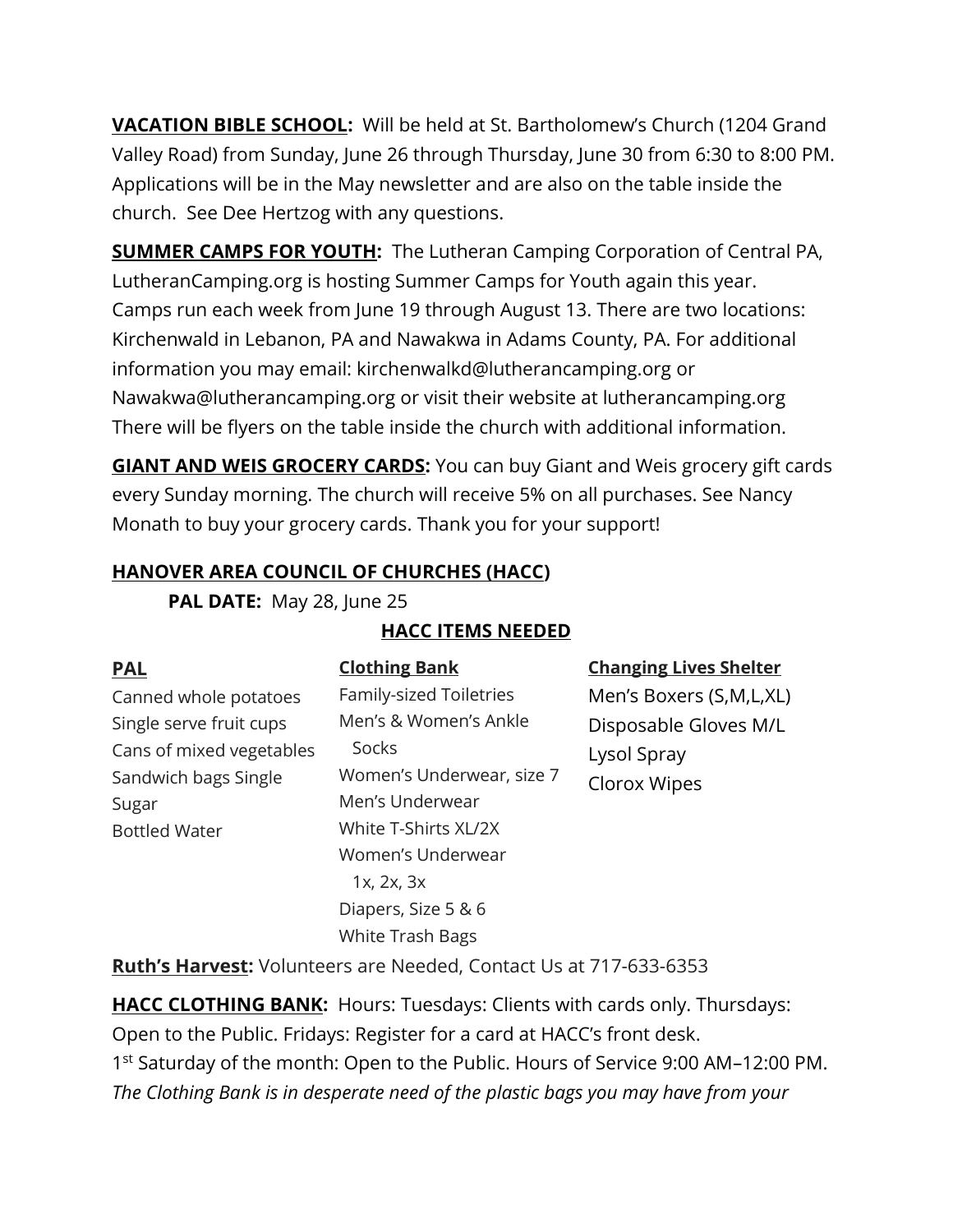*grocery store*. They could also use the two-handled fabric tote bags. You may place these items in the grocery cart in the vestibule. Thank you!

**VOLUNTEERS NEEDED! HANOVER AREA COUNCIL OF CHURCHES:** The Council is asking St. David's UCC to provide a team of volunteers to help at the building at 136 Carlisle St. We can help in many ways. They would like the clients to feel welcome by sharing our smiles and listening skills. A good time for this would be anytime between 1:00 to 5:00 PM. Volunteers are also needed at the front desk from 9:00 AM until Noon to answer phone calls. There are various other opportunities to serve such as stocking the shelves, or being a Meals on Wheels Driver, etc. If you would be willing to help by being on our Council Volunteer team, please contact Linda Huggens. A sign-up sheet is on the bulletin board. If you have further questions, you may also contact Grace Mullen, the Volunteer Co-ordinator at the Council via email at gracemullen3@gmail.com. Or you may call the Council office at 717-633-6353. Thank you!

**COMMUNITY AID:** Items can be dropped off at the donation center on Baltimore Street. Please give them our church code # 20003 and they will give us \$.06 per pound for clothing donations. Thank you.

**NEW HOPE:** New Hope Ministries has been selected for the [Rutter's Vote with your](https://nhm-pa.org/uncategorized/rutters-vote-with-your-dollars/)  [Dollars](https://nhm-pa.org/uncategorized/rutters-vote-with-your-dollars/) program for 2022! Starting April 1 through October 31, 2022 when you use your VIP card at Rutters. Your purchase can be turned into votes for New Hope! Friday, May 6, celebrate the York County-wide giving day effort called [Give Local](https://www.givelocalyork.org/organizations/new-hope-ministries)  [York!](https://www.givelocalyork.org/organizations/new-hope-ministries) It's a one-day focused campaign to raise funds online for nonprofits like ours.

**NEWSPAPER COLLECTION and RECYCLING:** We collect newspapers year round and several times a year, volunteers load them up and take them to Sealed Air Corporation in Hanover for recycling. The money raised from the newspaper recycling is added to the church emergency fund to help members and friends in need. When you have newspapers to recycle, place them in brown grocery bags or tie them in secure bundles and bring them to the church and put them in the lower side of the barn. Thank you for your support.

**WORSHIP LIVESTREAM:** Our 8:30 AM Worship service is being livestreamed to our YouTube channel. The following link will take you to our church's YouTube channel, where you can subscribe to our channel if you wish to do so. By subscribing, you will receive a notification whenever we go live, eliminating the need for you to